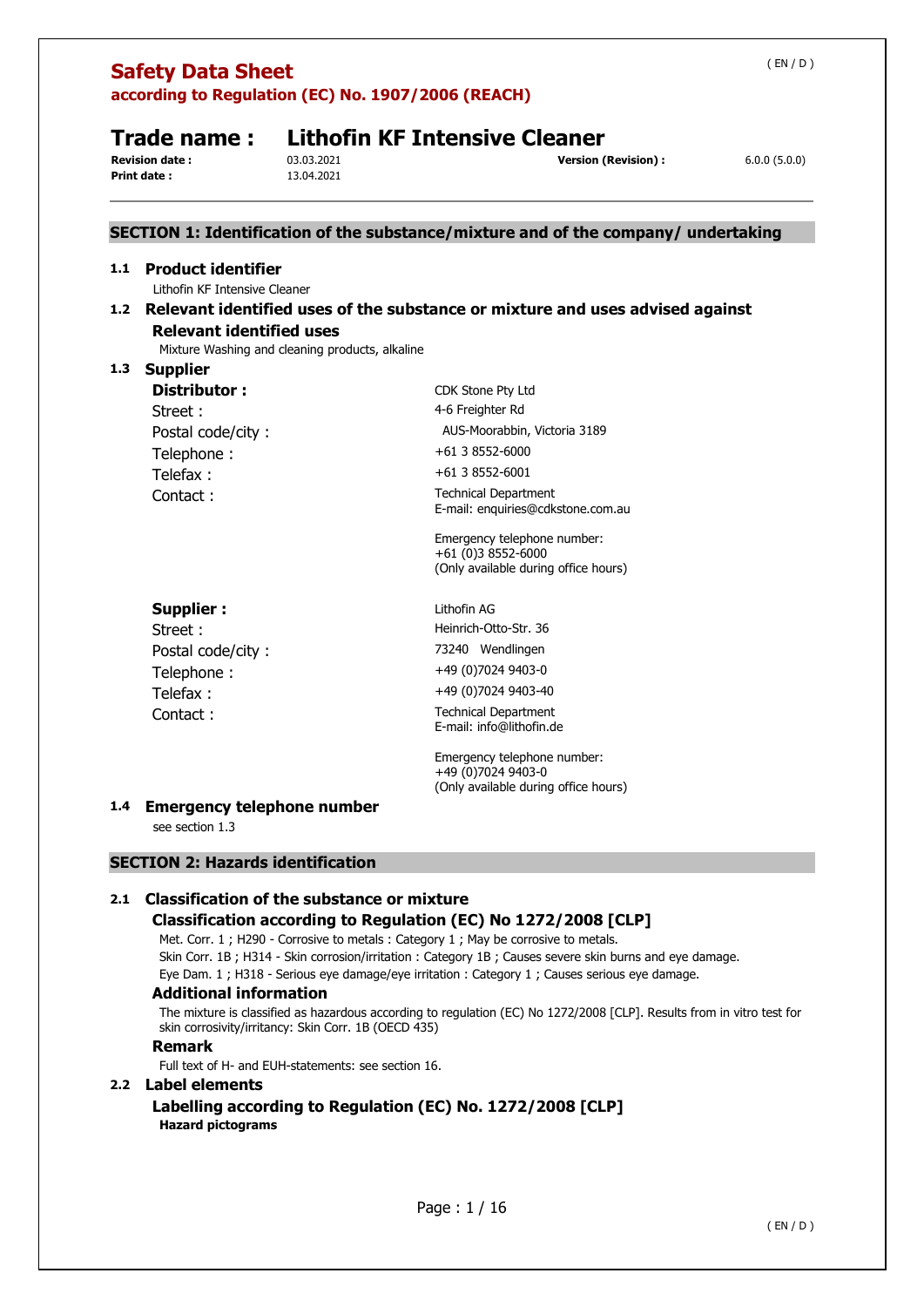**according to Regulation (EC) No. 1907/2006 (REACH)** 

**Print date :** 13.04.2021

# **Trade name : Lithofin KF Intensive Cleaner**<br>Revision date : 03.03.2021

**Version (Revision) :**  $6.0.0$  (5.0.0)

| Corrosion (GHS05)                      |                                                                                                                                     |
|----------------------------------------|-------------------------------------------------------------------------------------------------------------------------------------|
| <b>Signal word</b>                     |                                                                                                                                     |
| Danger                                 |                                                                                                                                     |
| <b>Hazard components for labelling</b> | SODIUM HYDROXIDE; CAS No.: 1310-73-2                                                                                                |
| <b>Hazard statements</b>               |                                                                                                                                     |
| H <sub>290</sub>                       | May be corrosive to metals.                                                                                                         |
| H314                                   | Causes severe skin burns and eye damage.                                                                                            |
| <b>Precautionary statements</b>        |                                                                                                                                     |
| P <sub>102</sub>                       | Keep out of reach of children.                                                                                                      |
| P234                                   | Keep only in original packaging.                                                                                                    |
| P <sub>280</sub>                       | Wear protective gloves/protective clothing/eye protection/face protection.                                                          |
| P301+P330+P331                         | IF SWALLOWED: rinse mouth. Do NOT induce vomiting.                                                                                  |
| P305+P351+P338                         | IF IN EYES: Rinse cautiously with water for several minutes. Remove contact lenses, if present<br>and easy to do. Continue rinsing. |
| P405                                   | Store locked up.                                                                                                                    |
| <b>Other hazards</b>                   |                                                                                                                                     |
| <b>Nono</b>                            |                                                                                                                                     |

None

#### **2.4 Additional information**

see section 12.5

### **SECTION 3: Composition/information on ingredients**

### **3.2 Mixtures**

| <b>Hazardous ingredients</b>                                                              |                                                                                                                                                                                                                 |  |  |  |  |
|-------------------------------------------------------------------------------------------|-----------------------------------------------------------------------------------------------------------------------------------------------------------------------------------------------------------------|--|--|--|--|
| SODIUM HYDROXIDE; REACH No.: 01-2119457892-27-xxxx; EC No.: 215-185-5; CAS No.: 1310-73-2 |                                                                                                                                                                                                                 |  |  |  |  |
| Weight fraction:                                                                          | $\geq 5 - < 10 \%$                                                                                                                                                                                              |  |  |  |  |
| Classification 1272/2008 [CLP]:                                                           | Met. Corr. 1; H290 Skin Corr. 1A; H314 Eye Dam. 1; H318                                                                                                                                                         |  |  |  |  |
| Specific Conc. Limits :                                                                   | Skin Corr. 1A; H314: C ≥ 5 % • Eye Dam. 1; H318: C ≥ 2 % • Skin Corr. 1B; H314:<br>$C \ge 2$ % • Skin Corr. 1C ; H314: $C \ge 2$ % • Eye Irrit. 2 ; H319: $C \ge 0.5$ % • Skin Irrit.<br>2; H315: $C \ge 0.5$ % |  |  |  |  |
|                                                                                           | 2-BUTOXYETHANOL; REACH No.: 01-2119475108-36-xxxx; EC No.: 203-905-0; CAS No.: 111-76-2                                                                                                                         |  |  |  |  |
| Weight fraction:                                                                          | $\geq 1 - 5\%$                                                                                                                                                                                                  |  |  |  |  |
| Classification 1272/2008 [CLP] :                                                          | Acute Tox. 4; H302 Acute Tox. 4; H332 Skin Irrit. 2; H315 Eye Irrit. 2; H319                                                                                                                                    |  |  |  |  |
| Specific Conc. Limits :                                                                   | $(ATE - oral : 1200 mg/kg)$                                                                                                                                                                                     |  |  |  |  |
|                                                                                           | Potassium cumenesulphonate; REACH No.: 01-2119489427-24-xxxx; EC No.: 248-827-8; CAS No.: 28085-69-0                                                                                                            |  |  |  |  |
| Weight fraction:                                                                          | $\geq 1 - 5\%$                                                                                                                                                                                                  |  |  |  |  |
| Classification 1272/2008 [CLP] : Eye Irrit. 2 ; H319                                      |                                                                                                                                                                                                                 |  |  |  |  |
|                                                                                           | Sodium cumenesulfonate; REACH No.: 01-2119489411-37-xxxx; EC No.: 248-983-7; CAS No.: 28348-53-0                                                                                                                |  |  |  |  |
| Weight fraction:                                                                          | $\geq 1 - 5\%$                                                                                                                                                                                                  |  |  |  |  |
| Classification 1272/2008 [CLP] :                                                          | Eye Irrit. 2; H319                                                                                                                                                                                              |  |  |  |  |
| Sodium etasulfate; REACH No.: 01-2119971586-23-xxxx; EC No.: 204-812-8; CAS No.: 126-92-1 |                                                                                                                                                                                                                 |  |  |  |  |
| Weight fraction:                                                                          | $\geq 1 - 5\%$                                                                                                                                                                                                  |  |  |  |  |
| Classification 1272/2008 [CLP]:                                                           | Eye Dam. 1 ; H318 Skin Irrit. 2 ; H315                                                                                                                                                                          |  |  |  |  |
| Specific Conc. Limits :                                                                   | Eye Dam. 1 ; H318: C $\geq$ 20 % • Eye Irrit. 2 ; H319: C $\geq$ 10 %                                                                                                                                           |  |  |  |  |
|                                                                                           | This mixture contains the following substances of very high concern (SVHC) which are included in the                                                                                                            |  |  |  |  |

## **Candidate List according to Article 59 of REACH**

None (below the concentration limit)

**This mixture contains the following substances of very high concern (SVHC) which are subject to**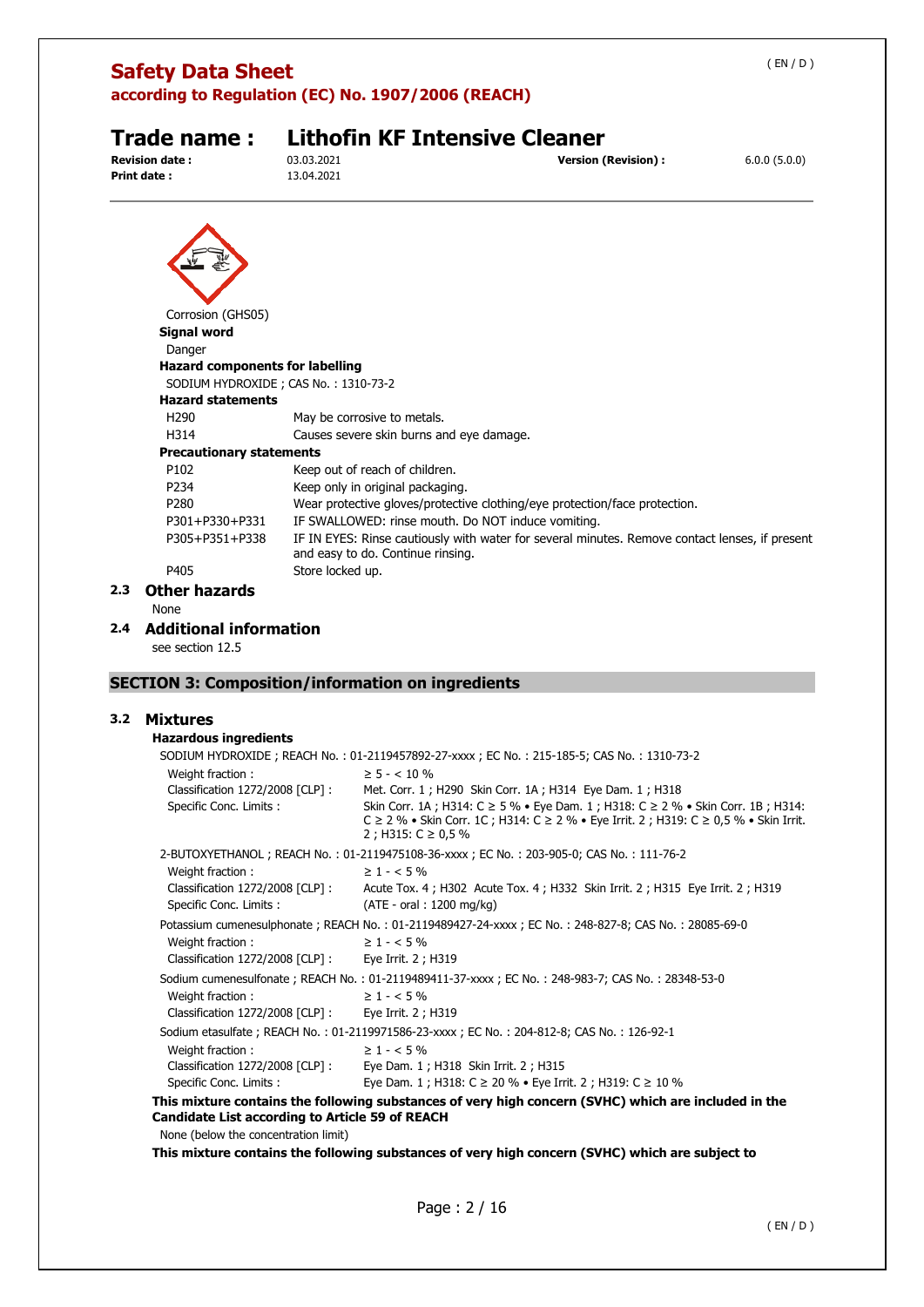**according to Regulation (EC) No. 1907/2006 (REACH)** 

**Print date :** 13.04.2021

### **Trade name : Lithofin KF Intensive Cleaner**

**Revision date :** 03.03.2021 **Version (Revision) :** 6.0.0 (5.0.0)

#### **authorisation according to Annex XIV of REACH**

None (below the concentration limit)

#### **Additional information**

All ingredients of this mixture are (pre)registered according to REACH regulation. Full text of H- and EUH-statements: see section 16.

### **SECTION 4: First aid measures**

#### **4.1 Description of first aid measures**

#### **General information**

When in doubt or if symptoms are observed, get medical advice. Never give anything by mouth to an unconscious person or a person with cramps. If unconscious place in recovery position and seek medical advice.

#### **Following inhalation**

Remove casualty to fresh air and keep warm and at rest. If breathing is irregular or stopped, administer artificial respiration. In case of respiratory tract irritation, consult a physician.

#### **In case of skin contact**

After contact with skin, wash immediately with plenty of water and soap. Immediately remove any contaminated clothing, shoes or stockings. Do not wash with: Cleaning agent, acidic Cleaning agent, alkaline Solvents/Thinner

#### **After eye contact**

In case of contact with eyes flush immediately with plenty of flowing water for 10 to 15 minutes holding eyelids apart and consult an ophthalmologist. Protect uninjured eye.

#### **After ingestion**

Call a physician immediately. Keep at rest. If accidentally swallowed rinse the mouth with plenty of water (only if the person is conscious) and obtain immediate medical attention. Do NOT induce vomiting.

#### **Self-protection of the first aider**

First aider: Pay attention to self-protection!

#### **4.2 Most important symptoms and effects, both acute and delayed**  No information available.

#### **4.3 Indication of any immediate medical attention and special treatment needed Notes for the doctor**

Treat symptomatically.

#### **Special treatment**

First Aid, decontamination, treatment of symptoms.

### **SECTION 5: Firefighting measures**

#### **5.1 Extinguishing media**

**Suitable extinguishing media** 

Water spray jet ABC-powder Foam

#### **Unsuitable extinguishing media**

Full water jet Strong water jet

**5.2 Special hazards arising from the substance or mixture Hazardous combustion products**  Carbon monoxide Carbon dioxide (CO2)

#### **5.3 Advice for firefighters**

Use suitable breathing apparatus.

#### **Special protective equipment for firefighters**

Wear a self-contained breathing apparatus and chemical protective clothing.

#### **5.4 Additional information**

Use water spray jet to protect personnel and to cool endangered containers. Do not allow run-off from fire-fighting to enter drains or water courses. Do not inhale explosion and combustion gases. The product itself does not burn. Coordinate fire-fighting measures to the fire surroundings.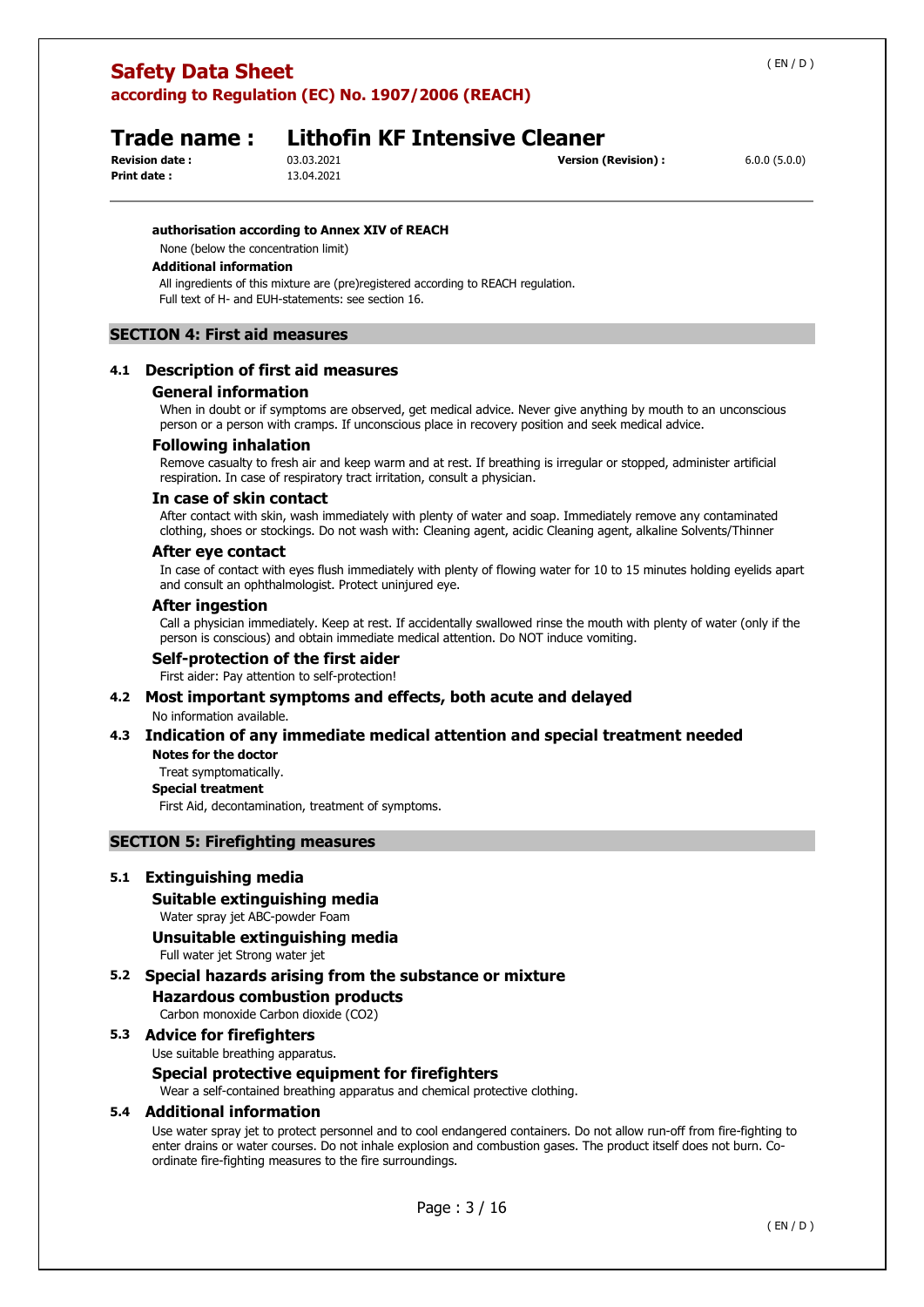**according to Regulation (EC) No. 1907/2006 (REACH)** 

**Print date :** 13.04.2021

### **Trade name : Lithofin KF Intensive Cleaner**

**Revision date :** 03.03.2021 **Version (Revision) :** 6.0.0 (5.0.0)

#### **SECTION 6: Accidental release measures**

#### **6.1 Personal precautions, protective equipment and emergency procedures**

Wear personal protection equipment (refer to section 8). Provide adequate ventilation. Remove persons to safety.

#### **6.2 Environmental precautions**

Do not allow to enter into soil/subsoil. Do not allow to enter into surface water or drains.

#### **6.3 Methods and material for containment and cleaning up**

#### **For cleaning up**

Suitable material for taking up: Universal binder Clean contaminated articles and floor according to the environmental legislation. Retain contaminated washing water and dispose it. Dispose of waste according to applicable legislation.

#### **6.4 Reference to other sections**

Safe handling: see section 7 Personal protection equipment: see section 8 Disposal: see section 13

#### **SECTION 7: Handling and storage**

#### **7.1 Precautions for safe handling**

When using do not eat, drink, smoke, sniff.

#### **Protective measures**

All work processes must always be designed so that the following is excluded: Inhalation of vapours or spray/mists Skin contact Eye contact Wear personal protection equipment (refer to section 8). Always close containers tightly after the removal of product. Do not breathe gas/fumes/vapour/spray. Use only in well-ventilated areas. If local exhaust ventilation is not possible or not sufficient, the entire working area must be ventilated by technical means. Technical measures and the application of suitable work processes have priority over personal protection equipment.

#### **Measures to prevent fire**

The product is not: Flammable Usual measures for fire prevention.

**Fire class :** - **Shake well before use** No

## **Advices on general occupational hygiene**

P362+P364 - Take off contaminated clothing and wash it before reuse.

## **7.2 Conditions for safe storage, including any incompatibilities**

#### **Requirements for storage rooms and vessels**

Keep container tightly closed. Keep/Store only in original container. The floor should be leak tight, jointless and not absorbent. Ensure adequate ventilation of the storage area.

#### **Hints on joint storage**

**Storage class (TRGS 510) :** 8A **Recommended storage temperature** 5 - 25 °C

**Protect from frost** No

#### **Further information on storage conditions**

Keep locked up and out of reach of children. Keep container tightly closed in a cool, well-ventilated place.

### **7.3 Specific end use(s)**

#### **Recommendation**

Observe technical data sheet. Observe instructions for use.

#### **SECTION 8: Exposure controls/personal protection**

#### **8.1 Control parameters**

#### **Occupational exposure limit values**

2-BUTOXYETHANOL ; CAS No. : 111-76-2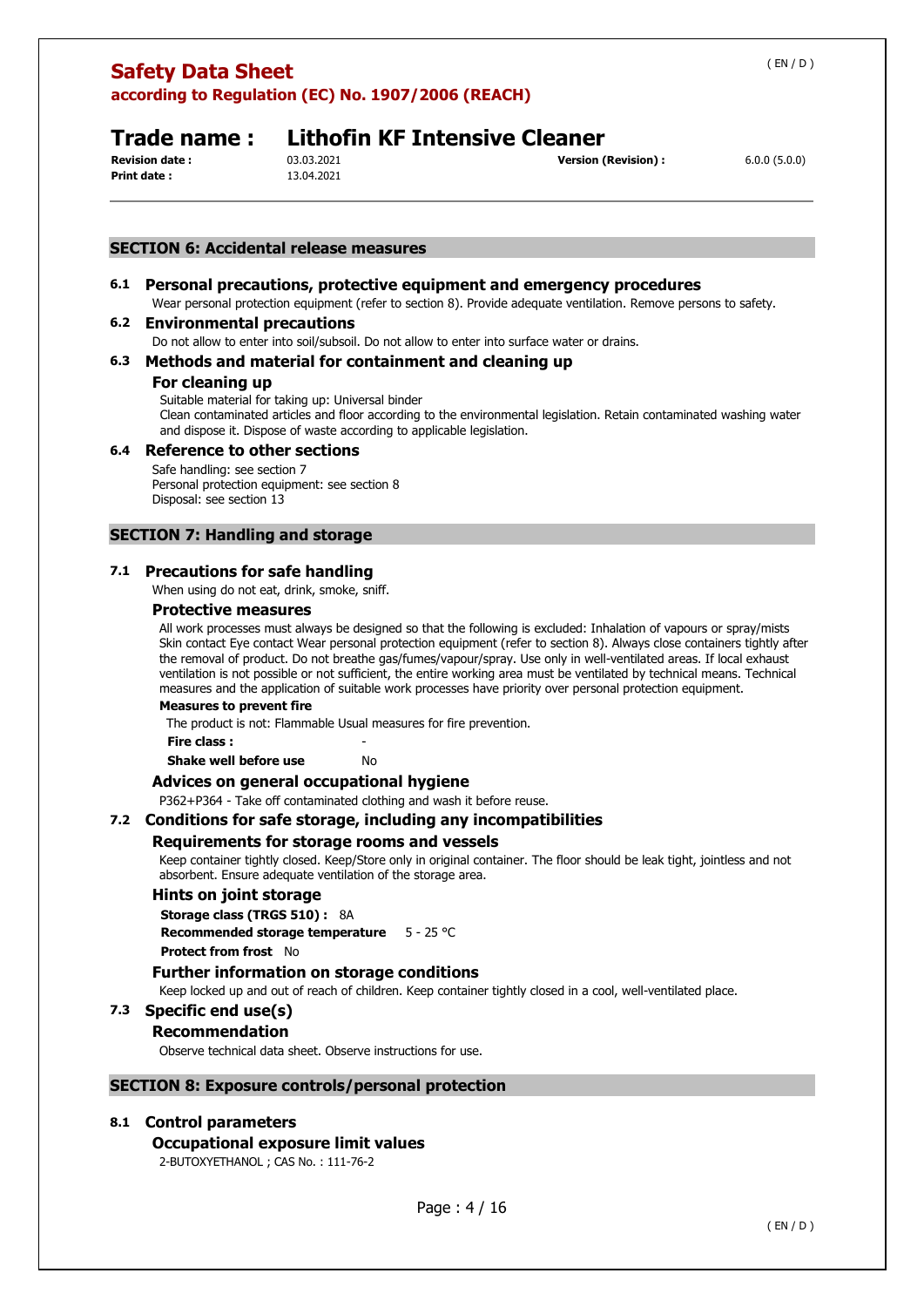| <b>Safety Data Sheet</b>                                         |            | according to Regulation (EC) No. 1907/2006 (REACH) |                                                                                       | (EN/D)       |
|------------------------------------------------------------------|------------|----------------------------------------------------|---------------------------------------------------------------------------------------|--------------|
|                                                                  |            |                                                    |                                                                                       |              |
| <b>Trade name :</b><br><b>Revision date:</b>                     | 03.03.2021 | <b>Lithofin KF Intensive Cleaner</b>               | <b>Version (Revision):</b>                                                            |              |
| Print date :                                                     | 13.04.2021 |                                                    |                                                                                       | 6.0.0(5.0.0) |
| Limit value type (country of origin) : TRGS 900 (D)              |            |                                                    |                                                                                       |              |
| Limit value:                                                     |            | 10 ppm / $49 \text{ mg/m}^3$                       |                                                                                       |              |
| Peak limitation:                                                 |            | 2(II)                                              |                                                                                       |              |
| Remark:                                                          |            | H,Y                                                |                                                                                       |              |
| Version:                                                         |            | 27.10.2020                                         |                                                                                       |              |
| Limit value type (country of origin) : TRGS 903 (D)              |            |                                                    |                                                                                       |              |
| Parameter:                                                       |            |                                                    | Butoxy acetic acid / Urine (U) / At long term exposure: after several previous shifts |              |
| Limit value :                                                    |            | 100 mg/l                                           |                                                                                       |              |
| Version:                                                         |            | 13.03.2020                                         |                                                                                       |              |
| Limit value type (country of origin) : TRGS 903 (D)              |            |                                                    | Butoxy acetic acid / Urine (U) / End of exposure or end of shift; At long term        |              |
| Parameter:                                                       |            | exposure: after several previous shifts            |                                                                                       |              |
| Limit value:<br>Version:                                         |            | 150 mg/g Kr<br>13.03.2020                          |                                                                                       |              |
|                                                                  |            |                                                    |                                                                                       |              |
| Limit value type (country of origin) : STEL (EC)<br>Limit value: |            | 50 ppm $/$ 246 mg/m <sup>3</sup>                   |                                                                                       |              |
| Remark:                                                          |            | Skin                                               |                                                                                       |              |
| Version:                                                         |            | 20.06.2019                                         |                                                                                       |              |
| Limit value type (country of origin) : TWA (EC)                  |            |                                                    |                                                                                       |              |
| Limit value:                                                     |            | 20 ppm / 98 mg/m <sup>3</sup>                      |                                                                                       |              |
| Remark:                                                          |            | <b>Skin</b>                                        |                                                                                       |              |
| Version:                                                         |            | 20.06.2019                                         |                                                                                       |              |
| <b>DNEL-/PNEC-values</b>                                         |            |                                                    |                                                                                       |              |
| <b>DNEL/DMEL</b>                                                 |            |                                                    |                                                                                       |              |
| SODIUM HYDROXIDE; CAS No.: 1310-73-2                             |            |                                                    |                                                                                       |              |
| Limit value type :                                               |            | DNEL Consumer (local)                              |                                                                                       |              |
| Exposure route:                                                  |            | Inhalation                                         |                                                                                       |              |
| Exposure frequency:                                              |            | Short-term                                         |                                                                                       |              |
| Limit value:                                                     |            | 2 - 2,5 mg/m <sup>3</sup>                          |                                                                                       |              |
| Limit value type :                                               |            | DNEL Consumer (local)                              |                                                                                       |              |
| Exposure route :                                                 |            | Inhalation                                         |                                                                                       |              |
| Exposure frequency:                                              |            | Long-term                                          |                                                                                       |              |
| Limit value :                                                    |            | 1 mg/m $3$                                         |                                                                                       |              |
| Limit value type :                                               |            | <b>DNEL Consumer (systemic)</b>                    |                                                                                       |              |
| Exposure route :                                                 |            | Dermal                                             |                                                                                       |              |
| Exposure frequency:<br>Limit value :                             |            | Long-term<br>11717 mg/kg                           |                                                                                       |              |
| Limit value type :                                               |            | DNEL Consumer (systemic)                           |                                                                                       |              |
| Exposure route :                                                 |            | Inhalation                                         |                                                                                       |              |
| Exposure frequency:                                              |            | Short-term                                         |                                                                                       |              |
| Limit value :                                                    |            | $1 \, \text{mg/kg}$                                |                                                                                       |              |
| Limit value type :                                               |            | DNEL Consumer (systemic)                           |                                                                                       |              |
| Exposure route :                                                 |            | <b>Inhalation</b>                                  |                                                                                       |              |
| Exposure frequency:                                              |            | Long-term                                          |                                                                                       |              |
| Limit value :                                                    |            | 5,7 mg/m <sup>3</sup>                              |                                                                                       |              |
| Limit value type :                                               |            | DNEL worker (local)                                |                                                                                       |              |
| Exposure route :                                                 |            | Inhalation                                         |                                                                                       |              |
| Exposure frequency :                                             |            | Short-term                                         |                                                                                       |              |
| Limit value :                                                    |            | 1 mg/m $3$                                         |                                                                                       |              |
| Limit value type :                                               |            | DNEL worker (local)                                |                                                                                       |              |
| Exposure route :                                                 |            | Inhalation                                         |                                                                                       |              |
| Exposure frequency:<br>Limit value:                              |            | Long-term<br>1 mg/m $3$                            |                                                                                       |              |
| Limit value type :                                               |            | DNEL worker (systemic)                             |                                                                                       |              |
| Exposure route :                                                 |            | Oral                                               |                                                                                       |              |
| Exposure frequency:                                              |            | Long-term                                          |                                                                                       |              |
| Limit value:                                                     |            | $2,3$ mg/kg/d                                      |                                                                                       |              |
|                                                                  |            |                                                    |                                                                                       |              |

L.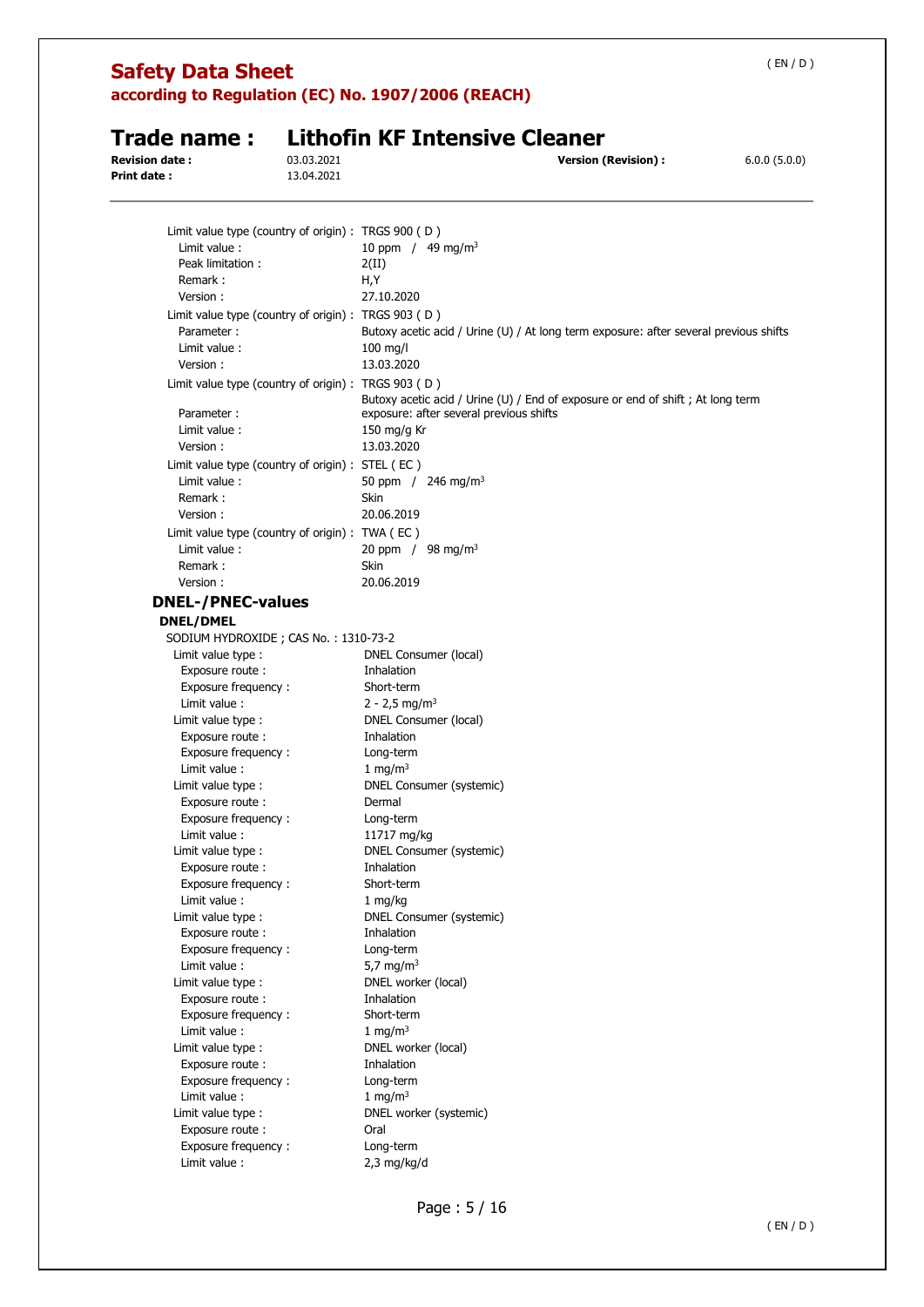| <b>Safety Data Sheet</b>               |                          | according to Regulation (EC) No. 1907/2006 (REACH) |                            | (EN/D)       |
|----------------------------------------|--------------------------|----------------------------------------------------|----------------------------|--------------|
|                                        |                          |                                                    |                            |              |
| Trade name :                           |                          | <b>Lithofin KF Intensive Cleaner</b>               |                            |              |
| <b>Revision date :</b><br>Print date : | 03.03.2021<br>13.04.2021 |                                                    | <b>Version (Revision):</b> | 6.0.0(5.0.0) |
|                                        |                          |                                                    |                            |              |
| Limit value type :                     |                          | DNEL worker (systemic)                             |                            |              |
| Exposure route:                        |                          | Dermal                                             |                            |              |
| Exposure frequency:                    |                          | Long-term                                          |                            |              |
| Limit value:                           |                          | 11718 mg/kg                                        |                            |              |
| Limit value type :                     |                          | DNEL worker (systemic)                             |                            |              |
| Exposure route:<br>Exposure frequency: |                          | Inhalation<br>Short-term                           |                            |              |
| Limit value :                          |                          | 1 mg/m $3$                                         |                            |              |
| Limit value type :                     |                          | DNEL worker (systemic)                             |                            |              |
| Exposure route:                        |                          | Inhalation                                         |                            |              |
| Exposure frequency:                    |                          | Long-term                                          |                            |              |
| Limit value:                           |                          | $2,1$ mg/m <sup>3</sup>                            |                            |              |
| 2-BUTOXYETHANOL; CAS No.: 111-76-2     |                          |                                                    |                            |              |
| Limit value type :                     |                          | DNEL Consumer (local)                              |                            |              |
| Exposure route:                        |                          | Inhalation                                         |                            |              |
| Exposure frequency:                    |                          | Short-term                                         |                            |              |
| Limit value :                          |                          | 123 mg/kg                                          |                            |              |
| Limit value type :                     |                          | DNEL Consumer (systemic)                           |                            |              |
| Exposure route:                        |                          | Dermal                                             |                            |              |
| Exposure frequency:                    |                          | Long-term                                          |                            |              |
| Limit value:                           |                          | 38 mg/kg/d                                         |                            |              |
| Limit value type :                     |                          | DNEL Consumer (systemic)                           |                            |              |
| Exposure route:                        |                          | Inhalation                                         |                            |              |
| Exposure frequency:                    |                          | Long-term                                          |                            |              |
| Limit value:                           |                          | 49 mg/m $3$                                        |                            |              |
| Limit value type :                     |                          | DNEL Consumer (systemic)                           |                            |              |
| Exposure route :                       |                          | Oral                                               |                            |              |
| Exposure frequency:                    |                          | Long-term                                          |                            |              |
| Limit value :                          |                          | $3,2$ mg/kg/d                                      |                            |              |
| Limit value type :                     |                          | DNEL Consumer (systemic)                           |                            |              |
| Exposure route :                       |                          | Dermal                                             |                            |              |
| Exposure frequency:                    |                          | Short-term                                         |                            |              |
| Limit value:                           |                          | 44,5 mg/kg/d                                       |                            |              |
| Limit value type :                     |                          | DNEL Consumer (systemic)                           |                            |              |
| Exposure route:                        |                          | <b>Inhalation</b>                                  |                            |              |
| Exposure frequency:                    |                          | Short-term                                         |                            |              |
| Limit value :                          |                          | 426 mg/m <sup>3</sup>                              |                            |              |
| Limit value type :                     |                          | DNEL Consumer (systemic)                           |                            |              |
| Exposure route :                       |                          | Oral                                               |                            |              |
| Exposure frequency:                    |                          | Short-term                                         |                            |              |
| Limit value:                           |                          | 13,4 mg/kg/d                                       |                            |              |
| Limit value type:                      |                          | DNEL worker (local)                                |                            |              |
| Exposure route :                       |                          | Inhalation                                         |                            |              |
| Exposure frequency:                    |                          | Short-term                                         |                            |              |
| Limit value:                           |                          | 246 mg/m <sup>3</sup>                              |                            |              |
| Limit value type :<br>Exposure route : |                          | DNEL worker (systemic)<br>Dermal                   |                            |              |
| Exposure frequency:                    |                          | Short-term                                         |                            |              |
| Limit value:                           |                          | 89 mg/kg/d                                         |                            |              |
| Limit value type :                     |                          | DNEL worker (systemic)                             |                            |              |
| Exposure route :                       |                          | Inhalation                                         |                            |              |
| Exposure frequency:                    |                          | Short-term                                         |                            |              |
| Limit value :                          |                          | 663 mg/m <sup>3</sup>                              |                            |              |
| Limit value type :                     |                          | DNEL worker (systemic)                             |                            |              |
| Exposure route :                       |                          | Dermal                                             |                            |              |
| Exposure frequency:                    |                          | Long-term                                          |                            |              |
| Limit value :                          |                          | 75 mg/kg/d                                         |                            |              |
| Limit value type :                     |                          | DNEL worker (systemic)                             |                            |              |

L,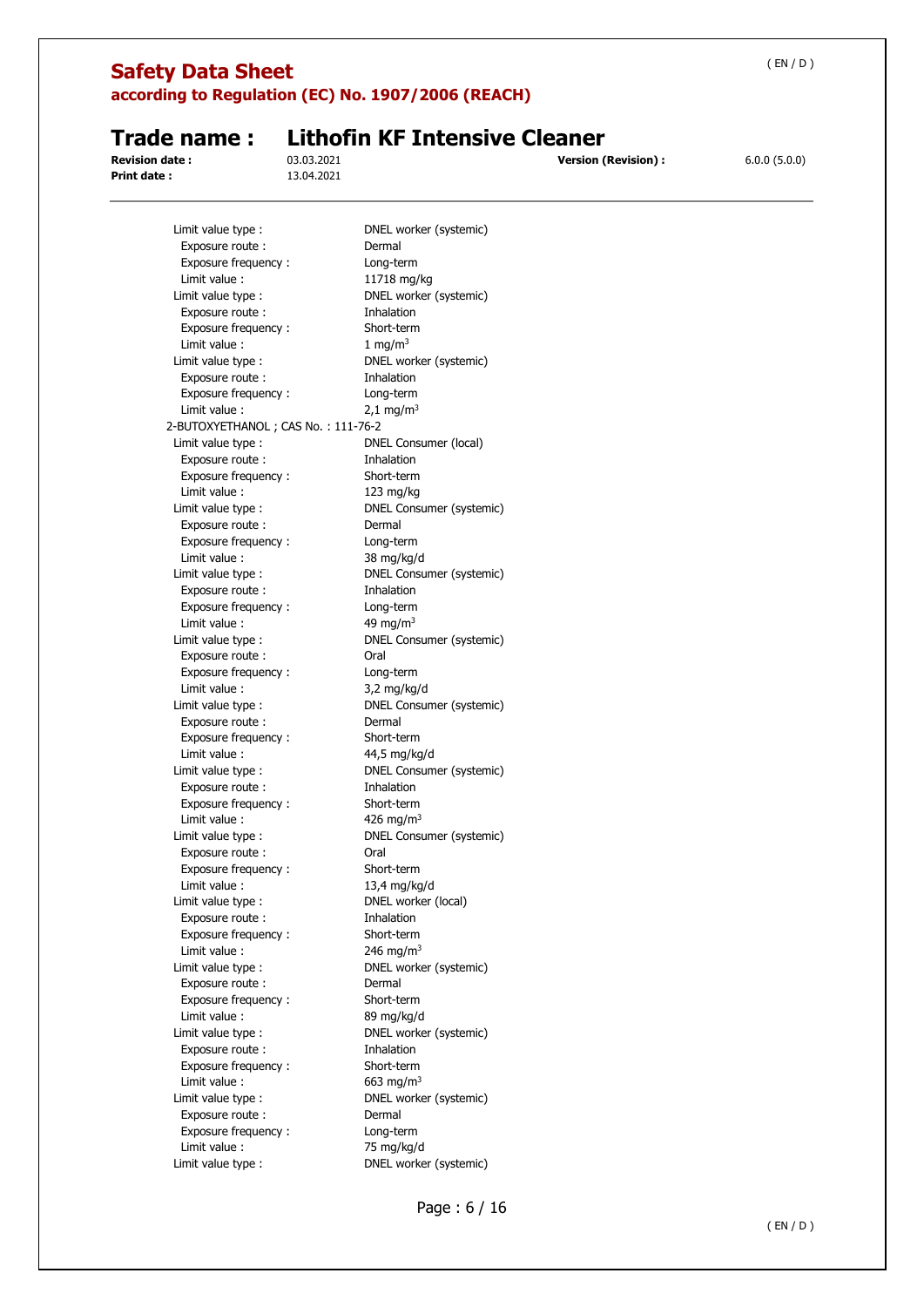| <b>Safety Data Sheet</b>                          |            |                                                    | (EN/D)       |
|---------------------------------------------------|------------|----------------------------------------------------|--------------|
|                                                   |            | according to Regulation (EC) No. 1907/2006 (REACH) |              |
| Trade name:                                       |            | <b>Lithofin KF Intensive Cleaner</b>               |              |
| <b>Revision date:</b>                             | 03.03.2021 | <b>Version (Revision):</b>                         | 6.0.0(5.0.0) |
| Print date:                                       | 13.04.2021 |                                                    |              |
|                                                   |            |                                                    |              |
| Exposure route :                                  |            | Inhalation                                         |              |
| Exposure frequency:                               |            | Long-term                                          |              |
| Limit value :                                     |            | 98 mg/m $3$                                        |              |
| Potassium cumenesulphonate ; CAS No. : 28085-69-0 |            |                                                    |              |
| Limit value type :                                |            | DNEL Consumer (systemic)                           |              |
| Exposure route :                                  |            | Oral                                               |              |
| Exposure frequency:                               |            | Long-term                                          |              |
| Limit value :                                     |            | $3,8$ mg/kg/d                                      |              |
| Sodium cumenesulfonate ; CAS No. : 28348-53-0     |            |                                                    |              |
| Limit value type:                                 |            | DNEL Consumer (systemic)                           |              |
| Exposure route :                                  |            | Dermal                                             |              |
| Exposure frequency:                               |            | Long-term                                          |              |
| Limit value :                                     |            | $3,8$ mg/kg/d                                      |              |
| Potassium cumenesulphonate ; CAS No. : 28085-69-0 |            | DNEL Consumer (systemic)                           |              |
| Limit value type :                                |            | Dermal                                             |              |
| Exposure route :                                  |            |                                                    |              |
| Exposure frequency:<br>Limit value:               |            | Long-term                                          |              |
|                                                   |            | $3,8$ mg/kg/d                                      |              |
| Sodium cumenesulfonate; CAS No.: 28348-53-0       |            |                                                    |              |
| Limit value type :<br>Exposure route :            |            | DNEL Consumer (systemic)<br>Inhalation             |              |
| Exposure frequency:                               |            |                                                    |              |
| Limit value:                                      |            | Long-term<br>13,2 mg/m <sup>3</sup>                |              |
| Potassium cumenesulphonate; CAS No.: 28085-69-0   |            |                                                    |              |
| Limit value type :                                |            | DNEL Consumer (systemic)                           |              |
| Exposure route :                                  |            | Inhalation                                         |              |
| Exposure frequency:                               |            | Long-term                                          |              |
| Limit value :                                     |            | 13,2 mg/m <sup>3</sup>                             |              |
| Sodium cumenesulfonate ; CAS No. : 28348-53-0     |            |                                                    |              |
| Limit value type:                                 |            | DNEL worker (systemic)                             |              |
| Exposure route :                                  |            | Dermal                                             |              |
| Exposure frequency:                               |            | Long-term                                          |              |
| Limit value :                                     |            | 7,6 mg/kg/d                                        |              |
| Potassium cumenesulphonate ; CAS No. : 28085-69-0 |            |                                                    |              |
| Limit value type :                                |            | DNEL worker (systemic)                             |              |
| Exposure route :                                  |            | Dermal                                             |              |
| Exposure frequency:                               |            | Long-term                                          |              |
| Limit value:                                      |            | 7,6 mg/kg/d                                        |              |
| Sodium cumenesulfonate; CAS No.: 28348-53-0       |            |                                                    |              |
| Limit value type :                                |            | DNEL worker (systemic)                             |              |
| Exposure route :                                  |            | Inhalation                                         |              |
| Exposure frequency:                               |            | Long-term                                          |              |
| Limit value :                                     |            | 53,6 mg/m <sup>3</sup>                             |              |
| Potassium cumenesulphonate ; CAS No. : 28085-69-0 |            |                                                    |              |
| Limit value type :                                |            | DNEL worker (systemic)                             |              |
| Exposure route :                                  |            | Inhalation                                         |              |
| Exposure frequency:                               |            | Long-term                                          |              |
| Limit value:                                      |            | 53,6 mg/m <sup>3</sup>                             |              |
| Sodium etasulfate ; CAS No.: 126-92-1             |            |                                                    |              |
| Limit value type :                                |            | DNEL Consumer (systemic)                           |              |
| Exposure route :                                  |            | Dermal                                             |              |
| Exposure frequency:                               |            | Long-term                                          |              |
| Limit value :                                     |            | 2440 mg/kg                                         |              |
| Safety factor:                                    |            | 1 D                                                |              |
| Limit value type :                                |            | DNEL Consumer (systemic)                           |              |
| Exposure route :                                  |            | Oral                                               |              |
| Exposure frequency:                               |            | Long-term                                          |              |
| Limit value:                                      |            | 24 mg/kg                                           |              |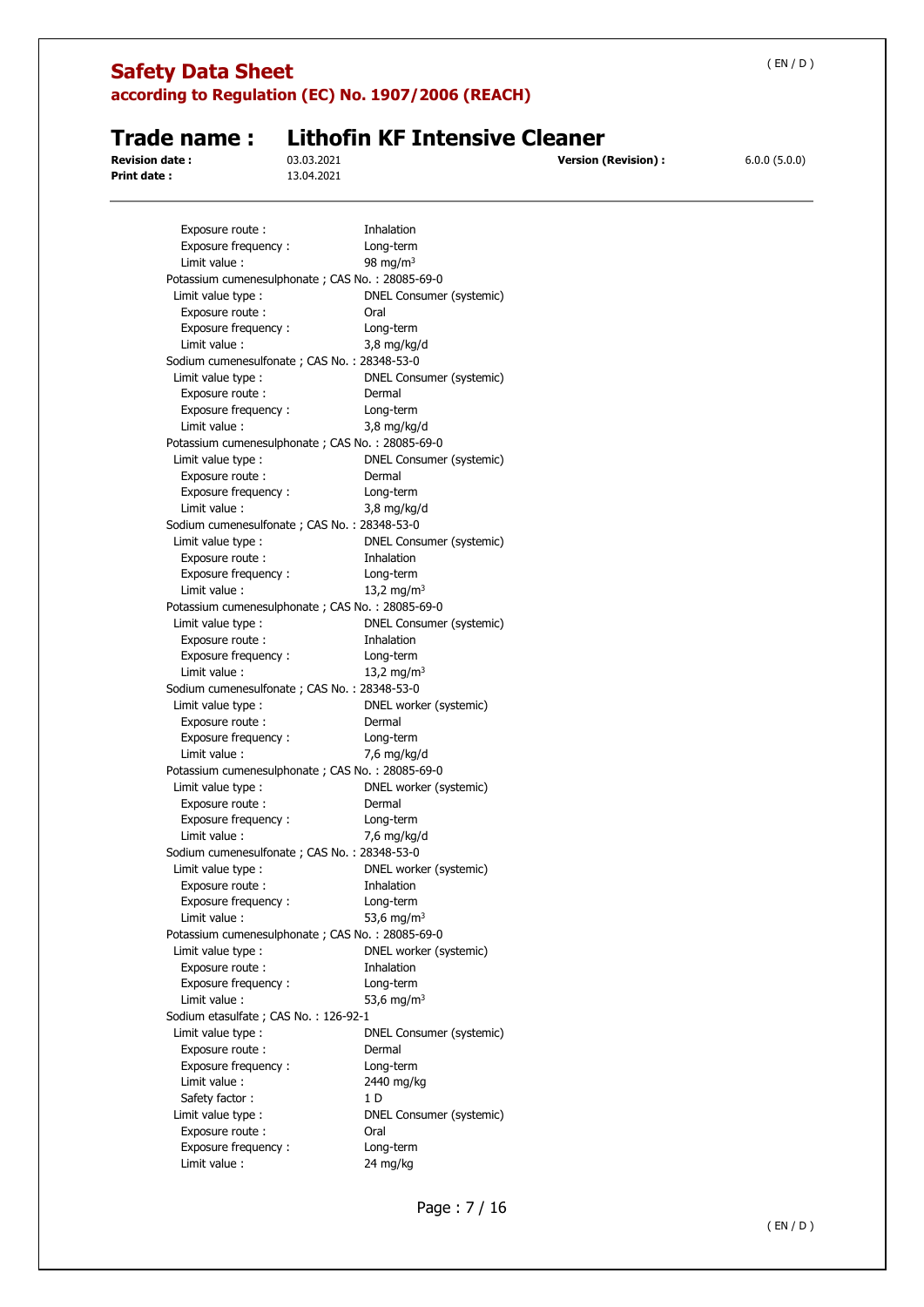#### **Safety Data Sheet according to Regulation (EC) No. 1907/2006 (REACH)**  ( EN / D ) **Trade name : Lithofin KF Intensive Cleaner Revision date :** 03.03.2021 **Version (Revision) :** 6.0.0 (5.0.0) **Print date :** 13.04.2021 Safety factor : 1 D Limit value type : DNEL Consumer (systemic) Exposure route : Inhalation Exposure frequency : Long-term Limit value : 85 mg/m<sup>3</sup> Limit value type : DNEL worker (systemic) Exposure route : Thhalation Exposure frequency : Long-term Limit value : 285 mg/m<sup>3</sup> Limit value type : DNEL worker (systemic) Exposure route : Dermal Exposure frequency : Long-term Limit value : 4060 mg/kg Safety factor : 1 D **PNEC**  2-BUTOXYETHANOL ; CAS No. : 111-76-2 Limit value type : PNEC (Aquatic, freshwater) Limit value : 8,8 mg/l Limit value type : PNEC (Aquatic, marine water) Limit value : 0,88 mg/l Limit value type : PNEC (Sediment, freshwater) Limit value : 34,6 mg/kg Limit value type : PNEC (Sediment, marine water) Limit value : 3,46 mg/kg Limit value type : PNEC (Sewage treatment plant) Limit value : 463 mg/l Potassium cumenesulphonate ; CAS No. : 28085-69-0 Limit value type : PNEC (Aquatic, freshwater) Limit value : 0,23 mg/l Sodium cumenesulfonate ; CAS No. : 28348-53-0 Limit value type : PNEC (Aquatic, freshwater) Limit value : 0,23 mg/l Sodium etasulfate ; CAS No. : 126-92-1 Limit value type : PNEC (Aquatic, freshwater) Limit value : 0,136 mg/l Limit value type : PNEC (Aquatic, marine water) Limit value : 0,0136 mg/l Limit value type : PNEC (Sediment, freshwater) Limit value : 1,5 mg/kg Limit value type : PNEC (Sediment, marine water) Limit value : 0,15 mg/kg Limit value type : PNEC (Sewage treatment plant) Limit value : 1,35 mg/l **8.2 Exposure controls Appropriate engineering controls**  Ensure adequate ventilation of the storage area. Technical measures and the application of suitable work processes have priority over personal protection equipment. **Personal protection equipment Eye/face protection Suitable eye protection**  Eye glasses with side protection goggles **Required properties**  DIN EN 166 **Skin protection Hand protection Suitable gloves type** : Gloves with long cuffs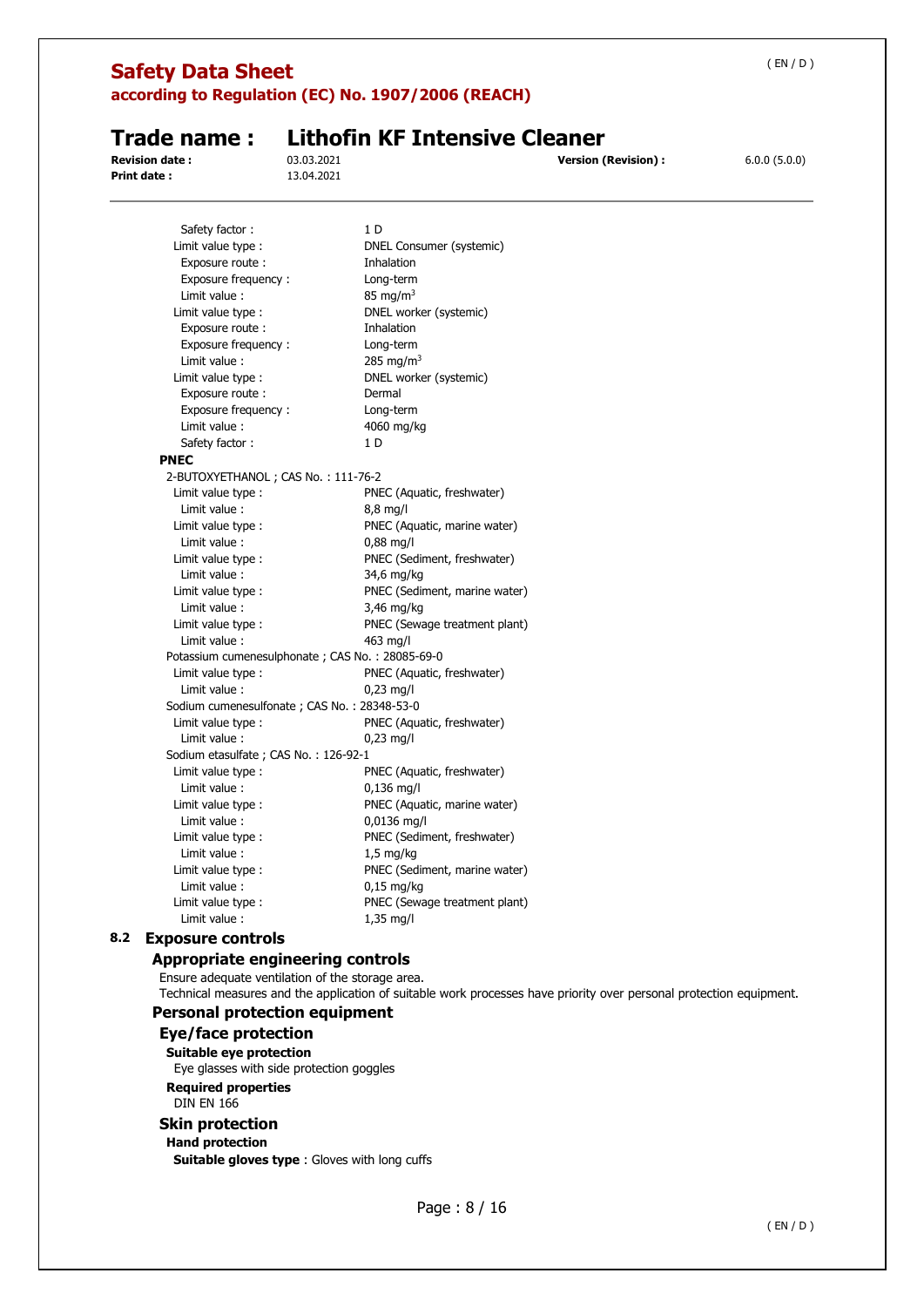### **Safety Data Sheet according to Regulation (EC) No. 1907/2006 (REACH)**

### **Trade name : Lithofin KF Intensive Cleaner**

**Print date :** 13.04.2021

**Revision date :** 03.03.2021 **Version (Revision) :** 6.0.0 (5.0.0)

**Suitable material** : NBR (Nitrile rubber), 0,4mm, >8h; Butyl caoutchouc, 0,5mm, >8h; FKM (fluoro rubber), 0,7mm, >8h;

**Recommended glove articles** : Manufacturer KCL GmbH/Eichenzell-Germany; Ansell/Yarra City-Australia Or comparable articles from other companies.

#### **Additional hand protection measures** : Check leak tightness/impermeability prior to use.

**Remark** : Breakthrough times and swelling properties of the material must be taken into consideration. The quality of the protective gloves resistant to chemicals must be chosen as a function of the specific working place concentration and quantity of hazardous substances. For special purposes, it is recommended to check the resistance to chemicals of the protective gloves mentioned above together with the supplier of these gloves. Barrier creams are not substitutes for body protection.

#### **Body protection**

Protective clothing.

**Suitable protective clothing** : Chemical protection clothing Chemical resistant safety shoes

#### **Required properties** : alkali-resistant.

Protective clothing. : DIN EN 13034 DIN EN 14605

Chemical resistant safety shoes : DIN EN ISO 20345

**Remark** : Barrier creams are not substitutes for body protection.

#### **Respiratory protection**

Usually no personal respirative protection necessary. Respiratory protection necessary at: insufficient ventilation aerosol or mist formation. high concentrations spray application

#### **Suitable respiratory protection apparatus**

Combination filtering device (EN 14387) Half-face mask (DIN EN 140) ABEK-P1

#### **Remark**

Use only respiratory protection equipment with CE-symbol including four digit test number. Observe the wear time limits according GefStoffV in combination with the rules for using respiratory protection apparatus (BGR 190).

#### **General information**

Minimum standard for preventive measures while handling with working materials are specified in the TRGS 500. When using do not eat, drink, smoke, sniff. Avoid contact with skin, eyes and clothes. Remove contaminated, saturated clothing immediately. Wash contaminated clothing prior to re-use. Wash hands before breaks and after work. Apply skin care products after work. Do not breathe gas/fumes/vapour/spray.

#### **SECTION 9: Physical and chemical properties**

#### **9.1 Information on basic physical and chemical properties**

| Appearance:                                              | liquid   |            |                |                                  |                   |                                              |
|----------------------------------------------------------|----------|------------|----------------|----------------------------------|-------------------|----------------------------------------------|
| Colour :                                                 | yellow   |            |                |                                  |                   |                                              |
| Odour :                                                  | perfumed |            |                |                                  |                   |                                              |
| <b>Safety characteristics</b>                            |          |            |                |                                  |                   |                                              |
| <b>Melting point/freezing point:</b>                     |          | (1013 hPa) | approx.        | $-12$                            | ۰c                |                                              |
| Initial boiling point and boiling<br>range:              |          | (1013 hPa) | approx.        | 98                               | °C                |                                              |
| Decomposition temperature :                              |          | (1013 hPa) |                | not determined                   |                   |                                              |
| Flash point:                                             |          |            | approx.        | 95                               | °C                | closed cup<br>(EN ISO 3679)                  |
| Auto-ignition temperature :                              |          |            |                | not determined                   |                   |                                              |
| <b>Sustaining combustion</b>                             |          |            |                | No                               |                   | UN Test L2: Sustained<br>combustibility test |
| Lower explosion limit :<br><b>Upper explosion limit:</b> |          |            |                | not determined<br>not determined |                   |                                              |
| Vapour pressure:                                         |          | (50 °C)    | $\,<\,$        | 3000                             | hPa               |                                              |
| Density:                                                 |          | (20 °C)    |                | 1,13                             | q/cm <sup>3</sup> | Pyknometer (DIN EN<br>ISO 2811-1)            |
| <b>Solvent separation test:</b>                          |          | (20 °C)    | $\overline{a}$ | 3                                | $\frac{0}{0}$     | Test L1: Solvent<br>separation test (UN)     |
| <b>Water solubility</b>                                  |          | (20 °C)    |                | miscible                         |                   |                                              |
| pH:                                                      |          |            | approx.        | 14                               |                   | <b>DIN 19268</b>                             |
| $log PO/W$ :                                             |          |            |                | not determined                   |                   | (Mixture)                                    |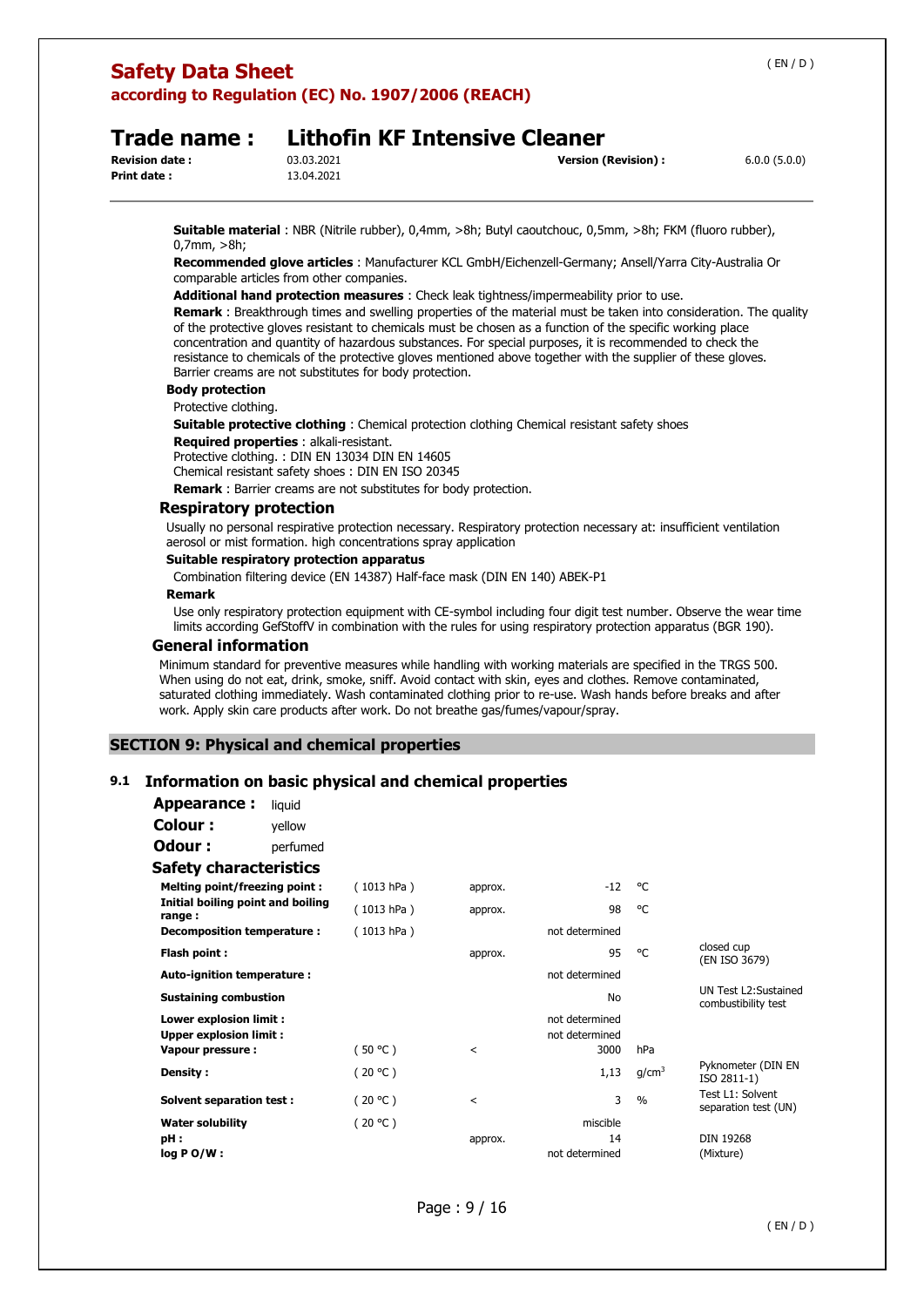**according to Regulation (EC) No. 1907/2006 (REACH)** 

| Trade name :                                   | <b>Lithofin KF Intensive Cleaner</b> |         |                                  |                                   |  |  |
|------------------------------------------------|--------------------------------------|---------|----------------------------------|-----------------------------------|--|--|
| <b>Revision date :</b>                         | 03.03.2021                           |         | <b>Version (Revision):</b>       | 6.0.0(5.0.0)                      |  |  |
| Print date :                                   | 13.04.2021                           |         |                                  |                                   |  |  |
| Flow time:                                     | (23 °C)                              | approx. | 13<br>$\mathsf{s}$               | ISO cup 4 mm<br>(DIN EN ISO 2431) |  |  |
| <b>Odour threshold:</b><br>Vapourisation rate: |                                      |         | not determined<br>not determined |                                   |  |  |

**VOC content-EC** 4,6 Wt % \*

(\* VOC-EC = "Volatile organic compound (VOC)" means any organic compound having an initial boiling point less than or equal to 250°C measured at a standard pressure of 101,3 kPa; VOC-value in g/L)

**VOC-France** Décret no 2011-321 du<br> **VOC-France** Décret no 2011-321 du

#### **9.2 Other information**

None

#### **SECTION 10: Stability and reactivity**

#### **10.1 Reactivity**

No specific test data related to reactivity available for this product or its ingredients.

#### **10.2 Chemical stability**

The product is chemically stable under recommended conditions of storage, use and temperature.

#### **10.3 Possibility of hazardous reactions**

No hazardous reaction when handled and stored according to provisions.

#### **10.4 Conditions to avoid**

Stable under recommended storage and handling conditions.

#### **10.5 Incompatible materials**

The product develops hydrogen in an aqueous solution in contact with metals.

#### **10.6 Hazardous decomposition products**

Does not decompose when used for intended uses.

#### **SECTION 11: Toxicological information**

#### **11.1 Information on hazard classes as defined in Regulation (EC) No 1272/2008**

#### **Acute toxicity**

Based on available data, the classification criteria are not met.

| <b>Acute oral toxicity</b>   |                                                    |
|------------------------------|----------------------------------------------------|
| Parameter:                   | LD50 (SODIUM HYDROXIDE; CAS No.: 1310-73-2)        |
| Exposure route:              | Oral                                               |
| Species :                    | Rat                                                |
| Effective dose:              | 500 mg/kg                                          |
| Parameter:                   | LD50 (2-BUTOXYETHANOL; CAS No.: 111-76-2)          |
| Exposure route:              | Oral                                               |
| Species :                    | Rat                                                |
| Effective dose:              | 1300 mg/kg                                         |
| Method:                      | <b>OECD 401</b>                                    |
| Parameter:                   | LD50 (Sodium cumenesulfonate; CAS No.: 28348-53-0) |
| Exposure route:              | Oral                                               |
| Species :                    | Rat                                                |
| <b>Effective dose:</b>       | > 2000 mg/kg                                       |
| Parameter:                   | LD50 (Sodium etasulfate; CAS No.: 126-92-1)        |
| Exposure route:              | Oral                                               |
| Species :                    | Rat                                                |
| Effective dose:              | > 2000 mg/kg                                       |
| <b>Acute dermal toxicity</b> |                                                    |
| Parameter:                   | LD50 (SODIUM HYDROXIDE; CAS No.: 1310-73-2)        |
| Exposure route:              | Dermal                                             |
|                              |                                                    |

Page : 10 / 16

( EN / D )

23 mars 2011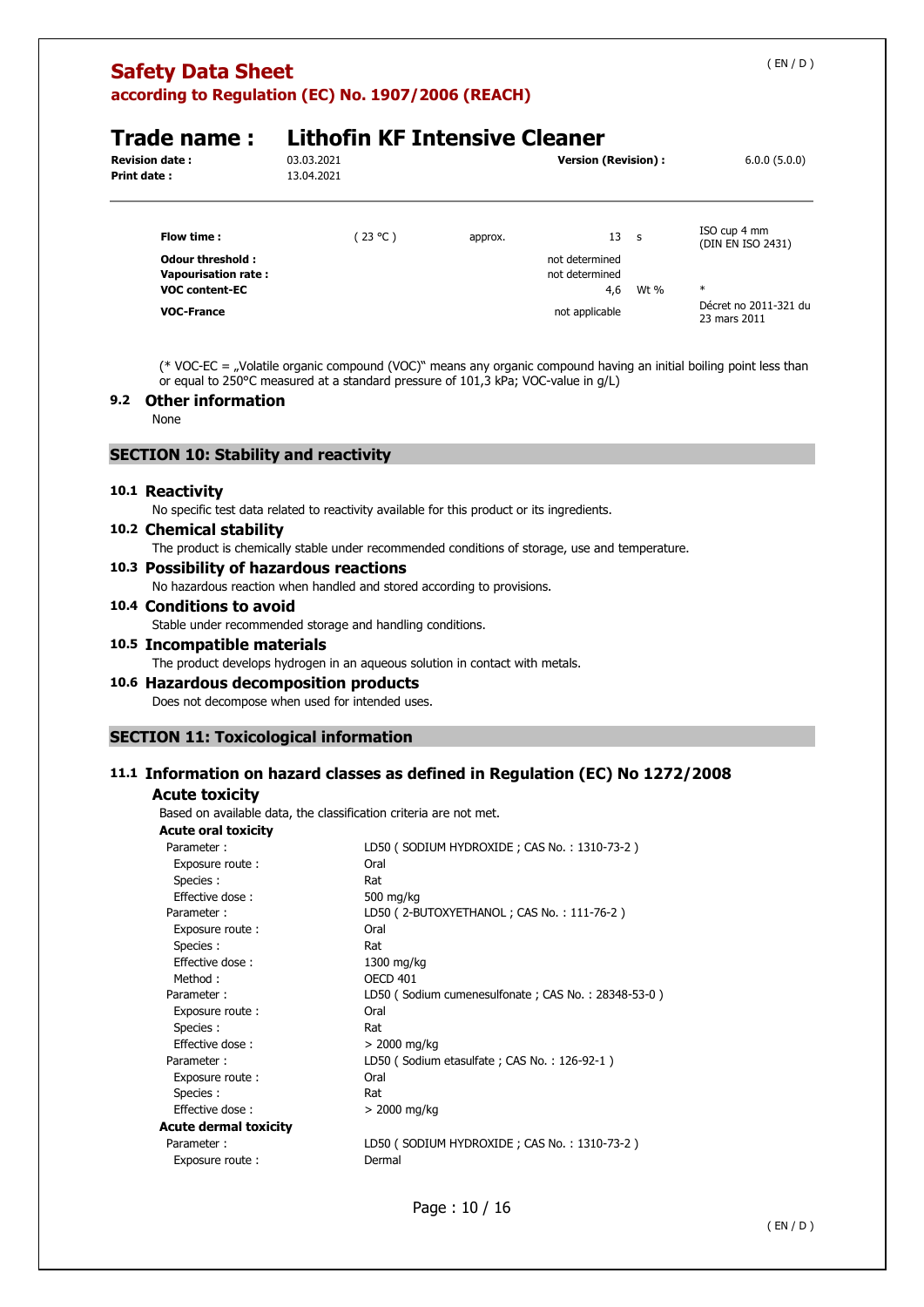**according to Regulation (EC) No. 1907/2006 (REACH)** 

**Print date :** 13.04.2021

# **Trade name : Lithofin KF Intensive Cleaner**<br>**Revision date :** 03.03.2021

**Version (Revision) :**  $6.0.0 (5.0.0)$ 

| Species :       | Rabbit                                              |
|-----------------|-----------------------------------------------------|
| Effective dose: | 1350 mg/kg                                          |
| Parameter:      | LC50 (2-BUTOXYETHANOL; CAS No.: 111-76-2)           |
| Exposure route: | Dermal                                              |
| Species :       | Guinea pig                                          |
| Effective dose: | $> 2000$ mg/l                                       |
| Method:         | <b>OECD 402</b>                                     |
| Parameter:      | LD50 (Sodium cumenesulfonate ; CAS No.: 28348-53-0) |
| Exposure route: | Dermal                                              |
| Species :       | Rabbit                                              |
| Effective dose: | $> 2000$ mg/kg                                      |
| Parameter :     | LD50 (Sodium etasulfate ; CAS No.: 126-92-1)        |
| Exposure route: | Dermal                                              |
| Species :       | Rat                                                 |
| Effective dose: | $>$ 2000 mg/kg                                      |
|                 |                                                     |

#### **Specific effects (Longterm animal experiment)**

There are no data available on the preparation/mixture itself.

#### **Corrosion**

Causes severe skin burns and eye damage.

#### **Assessment/classification**

Results from in vitro test for skin corrosivity/irritancy: Skin Corr. 1B (OECD 435)

#### **Respiratory or skin sensitisation**

Based on available data, the classification criteria are not met.

#### **Repeated dose toxicity (subacute, subchronic, chronic)**

#### There are no data available on the preparation/mixture itself.

#### **CMR effects (carcinogenicity, mutagenicity and toxicity for reproduction)**

#### **Carcinogenicity**

Based on available data, the classification criteria are not met.

#### **Germ cell mutagenicity**

Based on available data, the classification criteria are not met.

**Reproductive toxicity**  Based on available data, the classification criteria are not met.

#### **STOT-single exposure**

Based on available data, the classification criteria are not met.

#### **STOT-repeated exposure**

Based on available data, the classification criteria are not met.

#### **Aspiration hazard**

Based on available data, the classification criteria are not met.

#### **11.2 Information on other hazards**

No information available.

#### **SECTION 12: Ecological information**

#### **12.1 Toxicity**

#### **Aquatic toxicity**

Based on available data, the classification criteria are not met.

**Chronic (long-term) fish toxicity** 

| Parameter:                                | NOEC (2-BUTOXYETHANOL; CAS No.: 111-76-2) |
|-------------------------------------------|-------------------------------------------|
| Species :                                 | Fish                                      |
| Effective dose:                           | $> 100$ mg/l                              |
| Exposure time:                            | 21 D                                      |
| Chronic (long-term) toxicity to crustacea |                                           |
| Parameter:                                | NOEC (2-BUTOXYETHANOL; CAS No.: 111-76-2) |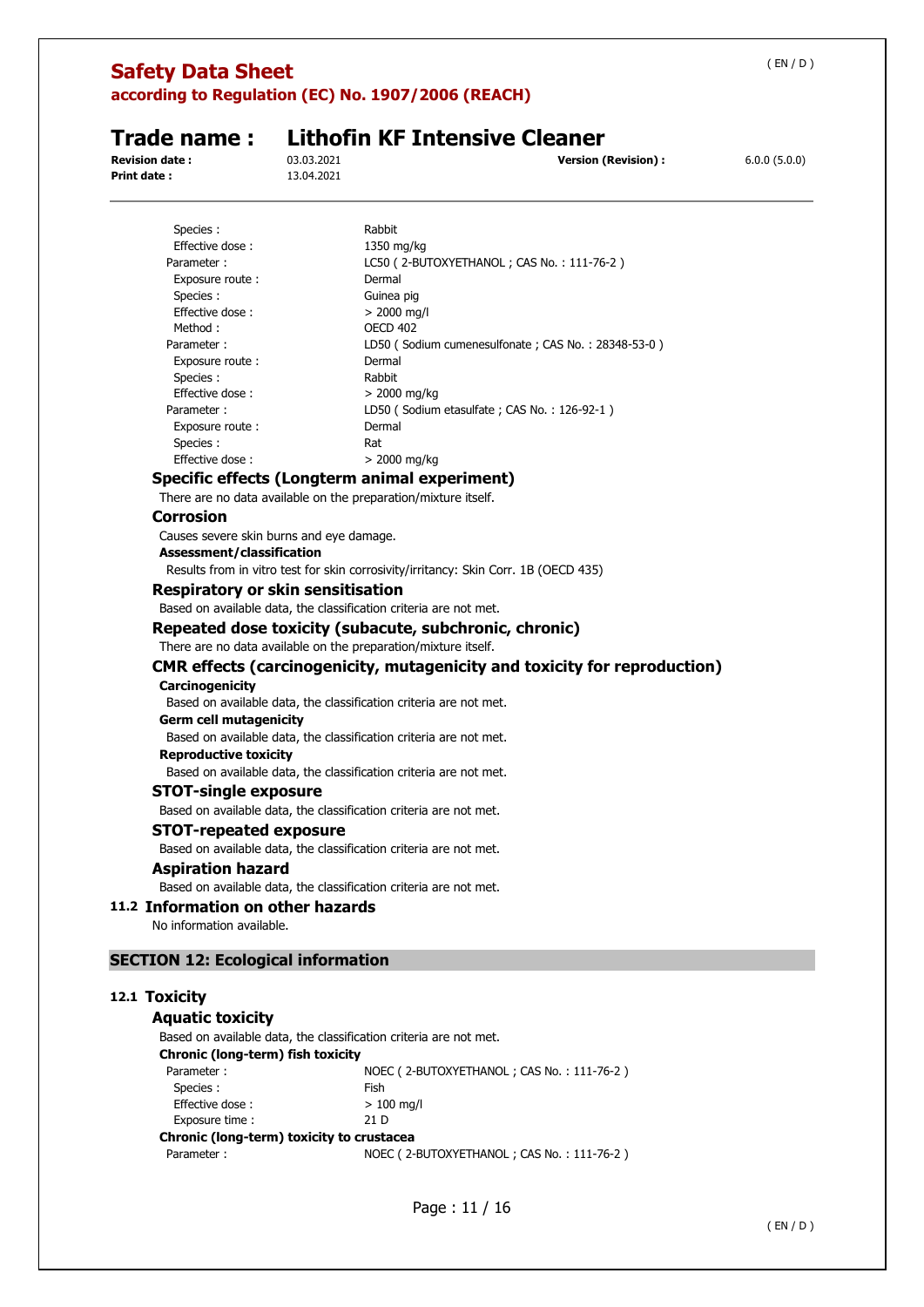| <b>Safety Data Sheet</b><br>according to Regulation (EC) No. 1907/2006 (REACH) |                          |                                                                                                                    |              |  |
|--------------------------------------------------------------------------------|--------------------------|--------------------------------------------------------------------------------------------------------------------|--------------|--|
| Trade name:<br><b>Revision date:</b><br><b>Print date:</b>                     | 03.03.2021<br>13.04.2021 | <b>Lithofin KF Intensive Cleaner</b><br><b>Version (Revision):</b>                                                 | 6.0.0(5.0.0) |  |
| Species:<br>Effective dose:<br>Exposure time:<br>Method:                       |                          | Daphnia<br>$100$ mg/l<br>21 D<br><b>OECD 211</b><br>Acute (short-term) toxicity to aquatic algae and cyanobacteria |              |  |
| Parameter:<br>Species :<br>Effective dose:<br>Exposure time:                   |                          | EC50 (SODIUM HYDROXIDE; CAS No.: 1310-73-2)<br>Daphnia<br>$>100$ mg/l<br>48 h                                      |              |  |
| Parameter:<br>Species :<br>Effective dose:<br>Exposure time:                   |                          | EC50 (2-BUTOXYETHANOL; CAS No.: 111-76-2)<br>Daphnia<br>1550 mg/l<br>48 h                                          |              |  |
| Method:<br>Parameter:<br>Species :                                             |                          | <b>OECD 202</b><br>EC50 (Potassium cumenesulphonate; CAS No.: 28085-69-0)<br>Daphnia                               |              |  |
| Effective dose:<br>Exposure time:<br>Method:<br>Parameter:                     |                          | $>100$ mg/l<br>48 h<br><b>OECD 202</b><br>EC50 (Sodium cumenesulfonate ; CAS No.: 28348-53-0)                      |              |  |
| Species :<br>Effective dose:<br>Exposure time:<br>Method:                      |                          | Daphnia<br>$>100$ mg/l<br>48 h<br><b>OECD 202</b>                                                                  |              |  |
| Parameter:<br>Species :<br>Effective dose:                                     |                          | EC50 (Sodium etasulfate; CAS No.: 126-92-1)<br>Daphnia<br>$>100$ mg/l                                              |              |  |
| Exposure time :<br>Sewage treatment plant                                      |                          | 48 h                                                                                                               |              |  |

Observe local regulations concerning effluent treatment. Before discharge into sewage plants the product normally needs to be neutralised.

### **12.2 Persistence and degradability**

There are no data available on the preparation/mixture itself.

### **Biodegradation**

The surfactants contained in this mixture comply with the biodegradability criteria as laid down in Regulation (EC) No.648/2004 on detergents. Data to support this assertion are held at the disposal of the competent authorities of the Member States and will be made available to them, at their direct request or at the request of a detergent manufacturer.

### **12.3 Bioaccumulative potential**

There are no data available on the preparation/mixture itself.

### **12.4 Mobility in soil**

There are no data available on the preparation/mixture itself.

### **12.5 Results of PBT and vPvB assessment**

The substances in the mixture do not meet the PBT/vPvB criteria according to REACH, annex XIII.

### **12.6 Endocrine disrupting properties**

## No information available.

### **12.7 Other adverse effects**

There are no data available on the preparation/mixture itself.

### **12.8 Additional ecotoxicological information**

### **Additional information**

The product has not been tested.

### **SECTION 13: Disposal considerations**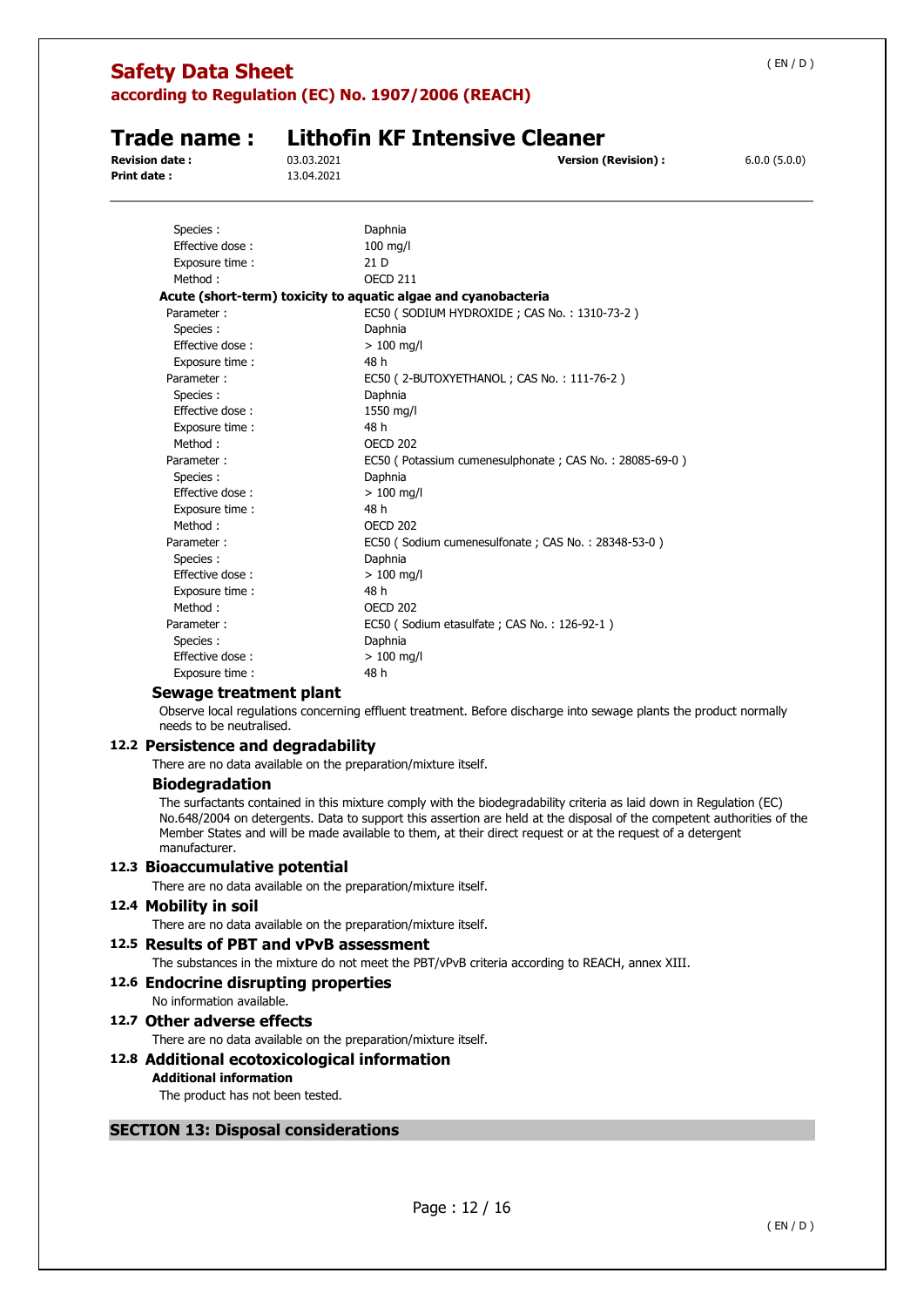**according to Regulation (EC) No. 1907/2006 (REACH)** 

# **Trade name : Lithofin KF Intensive Cleaner**<br>**Revision date :** 03.03.2021

**Print date :** 13.04.2021

**Revision (Revision) : CONCERCITED 6.0.0 (5.0.0) Version (Revision) :** 6.0.0 (5.0.0)

#### **13.1 Waste treatment methods**

Dispose of waste according to applicable legislation.

Waste disposal according to directive 2008/98/EC, covering waste and dangerous waste.

#### **Directive 2008/98/EC (Waste Framework Directive)**

#### **Before intended use**

**Waste codes/waste designations according to EWC/AVV** 

Waste code (EWC/AVV) : 06 02 04\* (Sodium and potassium hydroxide)

#### **After intended use**

Do not allow to enter into surface water or drains. Non-contaminated packages may be recycled. Packing which cannot be properly cleaned must be disposed of. Delivery to an approved waste disposal company.

#### **Disposal operations**

Contaminated packages must be completely emptied and can be re-used following proper cleaning. Packing which cannot be properly cleaned must be disposed of.

#### **Waste codes/waste designations according to EWC/AVV**

Waste code packaging: 15 01 10\*

#### **13.2 Additional information**

These codes are assigned based upon the most common uses for this material and may not reflect contaminants resulting from actual use.

#### **SECTION 14: Transport information**

#### **14.1 UN number**

UN 1719

#### **14.2 UN proper shipping name**

**Land transport (ADR/RID)**  CAUSTIC ALKALI LIQUID, N.O.S. ( SODIUM HYDROXIDE ) **Sea transport (IMDG)**  CAUSTIC ALKALI LIQUID, N.O.S. ( SODIUM HYDROXIDE ) **Air transport (ICAO-TI / IATA-DGR)**  CAUSTIC ALKALI LIQUID, N.O.S. ( SODIUM HYDROXIDE )

#### **14.3 Transport hazard class(es)**

**Sea transport (IMDG) :** No

**Air transport (ICAO-TI / IATA-DGR) :** No

| Land transport (ADR/RID)                    |                                                           |
|---------------------------------------------|-----------------------------------------------------------|
| Class(es):                                  | 8                                                         |
| <b>Classification code:</b>                 | C5                                                        |
| <b>Hazard identification number (Kemler</b> |                                                           |
| No.) :                                      | 80                                                        |
| <b>Tunnel restriction code:</b>             | F.                                                        |
| <b>Special provisions:</b>                  | LO 1 I·E 2                                                |
| Hazard label(s):                            | 8                                                         |
| Sea transport (IMDG)                        |                                                           |
| Class(es):                                  | 8                                                         |
| EmS-No.:                                    | $F-A / S-B$                                               |
| <b>Special provisions:</b>                  | LQ $11 \cdot E2$ IMDG-Code segregation group 18 - Alkalis |
| Hazard label(s):                            | 8                                                         |
| Air transport (ICAO-TI / IATA-DGR)          |                                                           |
| Class(es):                                  | 8                                                         |
| <b>Special provisions:</b>                  | E <sub>2</sub>                                            |
| Hazard label(s):                            | 8                                                         |
| 14.4 Packing group                          |                                                           |
| П                                           |                                                           |
| 14.5 Environmental hazards                  |                                                           |
| Land transport (ADR/RID):<br>No             |                                                           |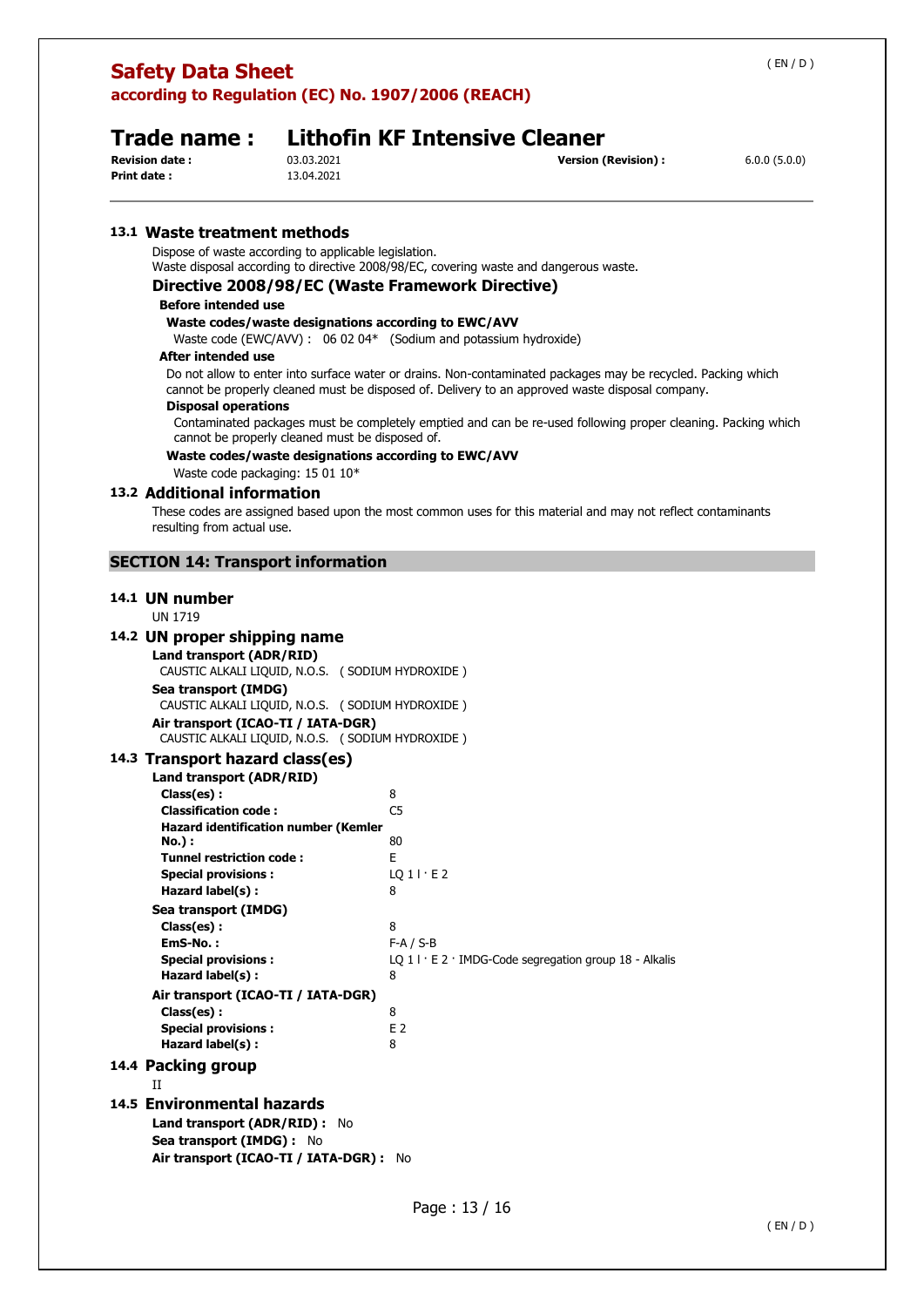# **Safety Data Sheet according to Regulation (EC) No. 1907/2006 (REACH)**  ( EN / D ) **Trade name : Lithofin KF Intensive Cleaner Revision date :** 03.03.2021 **Version (Revision) :** 6.0.0 (5.0.0) **Print date :** 13.04.2021 **14.6 Special precautions for user**  None **14.7 Maritime transport in bulk according to IMO instruments**  Not required. **SECTION 15: Regulatory information**

#### **15.1 Safety, health and environmental regulations/legislation specific for the substance or mixture**

#### **EU legislation**

REGULATION (EC) No 1907/2006 OF THE EUROPEAN PARLIAMENT AND OF THE COUNCIL concerning the Registration, Evaluation, Authorisation and Restriction of Chemicals (REACH) REGULATION (EC) No 1272/2008 OF THE EUROPEAN PARLIAMENT AND OF THE COUNCIL on classification, labelling and packaging of substances and mixtures (clp)

DIRECTIVE 2008/98/EC OF THE EUROPEAN PARLIAMENT AND OF THE COUNCIL on waste (2000/532/EC) EN 2:1992 (DIN EN 2:2005-01)

#### **Authorisations and/or restrictions on use**

#### **Restrictions on use**

Use restriction according to REACH annex XVII, no. : 3

#### **Restrictions of occupation**

Observe restrictions to employment for juvenils according to the 'juvenile work protection guideline' (94/33/EC). Observe employment restrictions under the Maternity Protection Directive (92/85/EEC) for expectant or nursing mothers.

#### **Other regulations (EU)**

Regulation (EC) No. 648/2004 (Detergents regulation)

Directive 98/24/EC of 7 April 1998 on the protection of the health and safety of workers from the risks related to chemical agents at work. (Directive 2000/39/EC, Directive 2006/15/EC, Directive 2009/161/EC)

REGULATION (EU) No 649/2012 OF THE EUROPEAN PARLIAMENT AND OF THE COUNCIL concerning the export and import of hazardous chemicals [PIC-Regulation]: Not listed.

REGULATION (EU) No 98/2013 OF THE EUROPEAN PARLIAMENT AND OF THE COUNCIL on the marketing and use of explosives precursors: Not listed.

#### **Regulation (EC) No. 1005/2009 on substances that lead to the depletion of the ozone layer**  Not listed.

Contains the following substances that deplete the ozone layer: -

#### **Regulation (EC) No 850/2004 [POP-Regulation]**

#### Not listed.

Name of the persistent organic pollutant (POP): -

#### **National regulations**

Observe in addition any national regulations!

#### Germany:

TRGS 400 (Risk assessment for activities involving hazardous substances) TRGS 500 (Protective measures)

TRGS 510 (Storage of hazardous substances in non-stationary containers)

TRGS 555 (Working instruction and information for workers)

#### **Water hazard class (WGK)**

Classification according to AwSV - Class : 1 (Slightly hazardous to water) **Other regulations, restrictions and prohibition regulations** 

#### **Switzerland**

**VOCV-Regulation** 

Maximum VOC content (Switzerland) : 4 Wt % according to VOCV **Austria** 

**Regulation on Flammable Liquids - VbF** 

VbF-Class : NU

#### **15.2 Chemical safety assessment**

For this substance/mixture a chemical safety assessment has not been carried out.

#### **15.3 Additional information**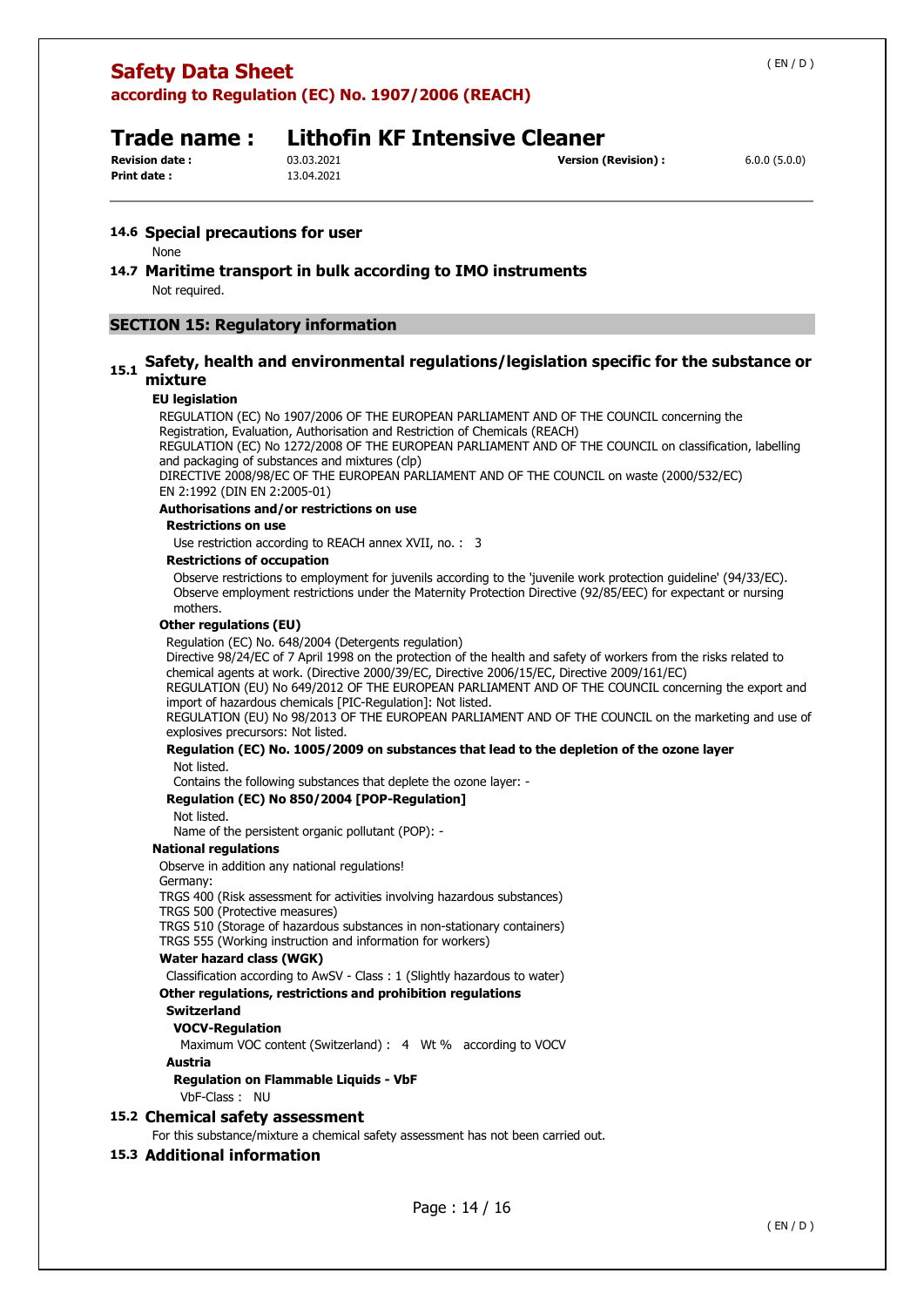**according to Regulation (EC) No. 1907/2006 (REACH)** 

**Print date :** 13.04.2021

# **Trade name : Lithofin KF Intensive Cleaner**<br>Revision date : 03.03.2021

### **SECTION 16: Other information**

#### **16.1 Indication of changes**

02. Label elements · 03. Hazardous ingredients · 07. Hints on joint storage - Storage class · 15. Water hazard class (WGK)

#### **16.2 Abbreviations and acronyms**

| ABC-Pulver      | Extinguishing powder for fire class A, B and C                                                         |
|-----------------|--------------------------------------------------------------------------------------------------------|
| ABEK-P1         | combination filter                                                                                     |
| <b>ADR</b>      | European Agreement concerning the International Carriage of Dangerous Goods by Road                    |
| <b>AVV</b>      | Abfallverzeichnis-Verordnung (Waste Regulation)                                                        |
| <b>AWSV</b>     | Ordinance on facilities for the handling of substances hazardous to water                              |
| <b>BGR</b>      | BG rules and regulations                                                                               |
| ca.             | circa                                                                                                  |
| CAS             | <b>Chemical Abstracts Service</b>                                                                      |
| <b>CLP</b>      | classification, labelling and packaging                                                                |
| <b>CMR</b>      | Carcinogen, mutagen or toxic for reproduction                                                          |
| DIN             | German Institute for Standardization                                                                   |
| <b>DNEL</b>     | Derived No-Effect Level                                                                                |
|                 | EAK/EWC/EAC/CWR/CER European Waste Catalogue                                                           |
| EC50 / CE50     | <b>Effective Concentration 50%</b>                                                                     |
| EG / EC / CE    | <b>European Community</b>                                                                              |
| ΕN              | European Standard                                                                                      |
| <b>EUH</b>      | supplemental hazard statement of the european union                                                    |
| GefStoffV       | Gefahrstoffverordnung (Hazardous Substances Ordinance)                                                 |
| GHS / SGH       | Globally Harmonised System                                                                             |
| H-Sätze         | hazard statements                                                                                      |
| <b>IATA-DGR</b> | International Air Transport Association-Dangerous Goods Regulations                                    |
| IBC-Code        | International Code for the Construction and Equipment of Ships carrying Dangerous<br>Chemicals in Bulk |
| ICAO-TI         | International Civil Aviation Organization-Technical Instructions                                       |
| IMDG-Code       | International Maritime Dangerous Goods Code                                                            |
| <b>ISO</b>      | International Organization for Standardization                                                         |
| LC50 / CL50     | Lethal Concentration 50%                                                                               |
| LD50 / DL50     | Lethal Dose 50%                                                                                        |
| log P O/W       | Partition coefficient n-octanol/water                                                                  |
| <b>MARPOL</b>   | International Convention for the Prevention of Pollution from Ships (marine pollution)                 |
| NOAEL (DSET)    | No observed adverse effect level                                                                       |
| NOEC (CSEO)     | No observed effect concentration                                                                       |
| Nr.             | Number                                                                                                 |
| OECD            | Organisation for Economic Co-operation and Development                                                 |
| <b>PBT</b>      | persistent, bioaccumulative and toxic                                                                  |
| рH              | Potentia hydrogenii                                                                                    |
| PIC             | prior informed consent                                                                                 |
| <b>PNEC</b>     | Predicted No-Effect Concentration                                                                      |
| <b>POP</b>      | Persistent organic pollutants                                                                          |
| P-Sätze         | precautionary statements                                                                               |
| <b>REACH</b>    | Registration, Evaluation, Authorisation and Restriction of Chemicals                                   |